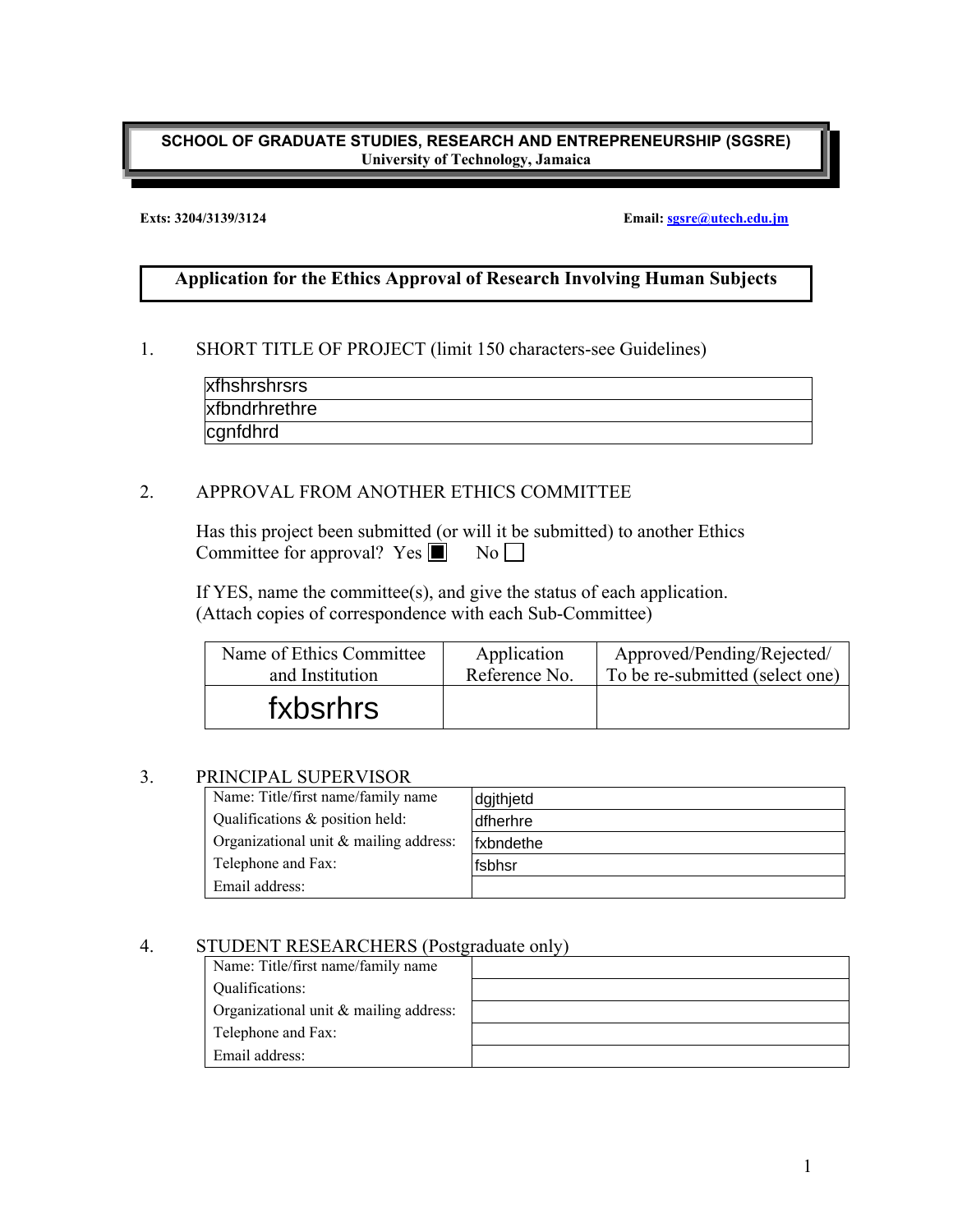| Name: Title/first name/family name     |  |
|----------------------------------------|--|
| Qualifications:                        |  |
| Organizational unit & mailing address: |  |
| Telephone and Fax:                     |  |
| Email address:                         |  |

*Copy table and repeat for each additional students.* 

# 5. STUDENT RESEARCH (Undergraduate)

 Is this a final year project of a student of the University of Technology, Jamaica?  $Yes \Box$  No  $\Box$ 

If YES, complete the following:

|                             | Student ID No: |
|-----------------------------|----------------|
| Name of student:            |                |
| Course of study:            |                |
| <b>Research Supervisor:</b> |                |

# 6. ESTIMATED DURATION OF PROJECT (dd/mm/yy)

 This is the period during which you anticipate contact with participants, their personal records, or the handling of human tissue samples.

From:  $\frac{1}{2}$   $\frac{1}{2}$   $\frac{1}{2}$   $\frac{1}{2}$   $\frac{1}{2}$   $\frac{1}{2}$   $\frac{1}{2}$   $\frac{1}{2}$   $\frac{1}{2}$   $\frac{1}{2}$   $\frac{1}{2}$   $\frac{1}{2}$   $\frac{1}{2}$   $\frac{1}{2}$   $\frac{1}{2}$   $\frac{1}{2}$   $\frac{1}{2}$   $\frac{1}{2}$   $\frac{1}{2}$   $\frac{1}{2}$   $\frac{1}{2}$   $\frac{1$ 

| -<br>$\overline{\phantom{a}}$ |  |
|-------------------------------|--|
|                               |  |

### 7. FUNDING

| Is the project the subject of an application for funding to an internal or external |            |                  |  |
|-------------------------------------------------------------------------------------|------------|------------------|--|
| grants body drug company, etc?                                                      | $Yes \Box$ | $\overline{N_0}$ |  |

If YES, answer the following questions:

 (a) List the funding sources and give the status of each application. *(Attach copies of the primary application for funding)* 

| Funding Body | Approved/Pending/Rejected/To be<br>submitted |
|--------------|----------------------------------------------|
|              |                                              |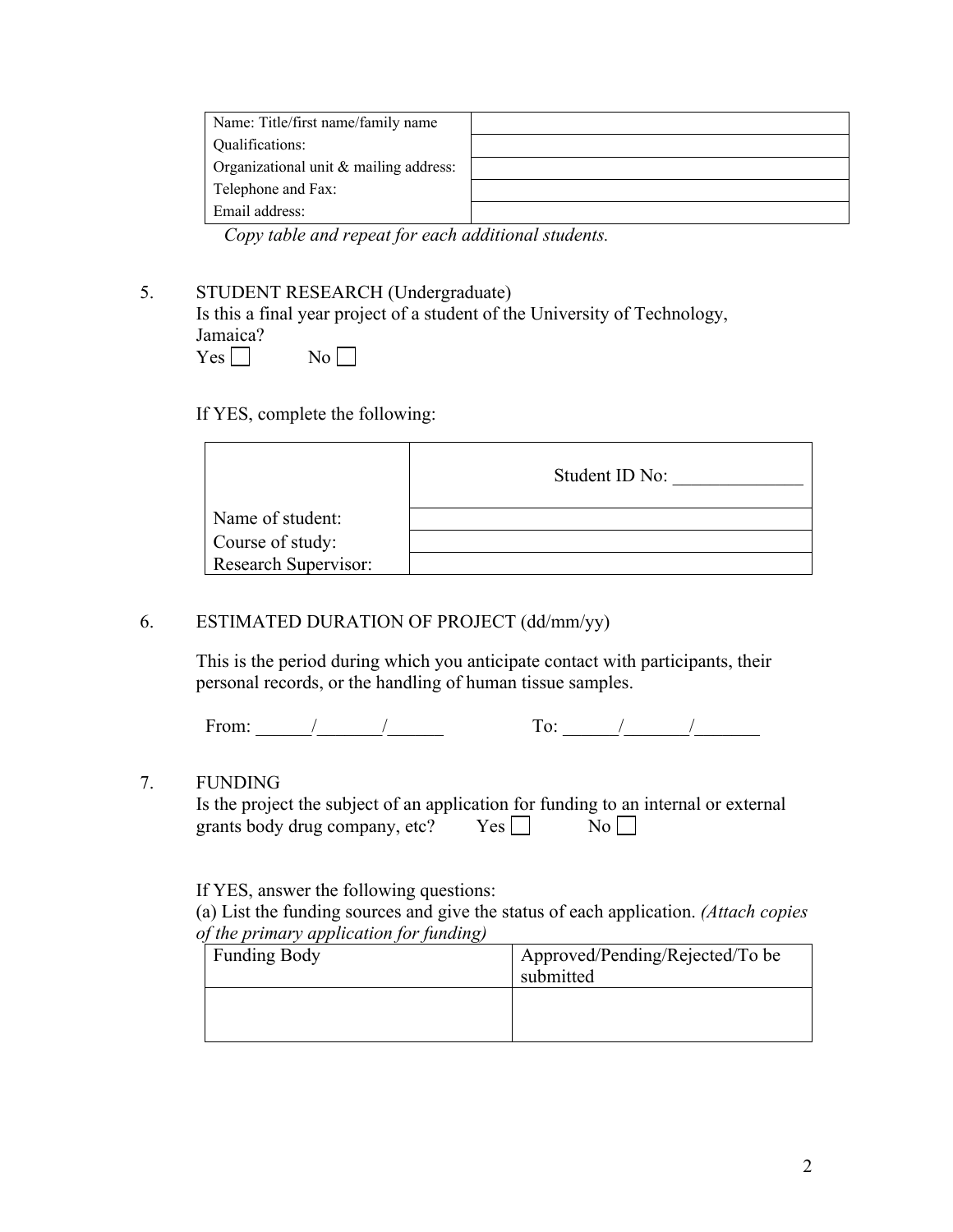(b) What is the exact project title on the funding application(s)?

| <u> 1989 - Johann Harry Harry Harry Harry Harry Harry Harry Harry Harry Harry Harry Harry Harry Harry Harry Harry H</u> |  |  |
|-------------------------------------------------------------------------------------------------------------------------|--|--|

# 8. PRIVACY LEGISLATION

 Does the project involve access to personal information held by a Government department or agency, or private sector organization? Yes  $\Box$  No  $\Box$ 

**If YES,** will the access to personal information be **without** the consent of the individual(s) to who the information relates?  $Yes \Box$  No  $\Box$ 

**If YES,** to both of the above, specify the type of data to be accessed/collected, the departments/agencies holding the information, and the number of records involved.

| Type of Data:      |  |  |
|--------------------|--|--|
|                    |  |  |
|                    |  |  |
| Department/Agency: |  |  |
|                    |  |  |
|                    |  |  |

# 9. AIMS AND SIGNIFICANCE OF PROJECT

Provide aim(s) of the study and the potential merit(s)/significance of the study.

| A1MI S |  |
|--------|--|
|        |  |

Significance of the Study: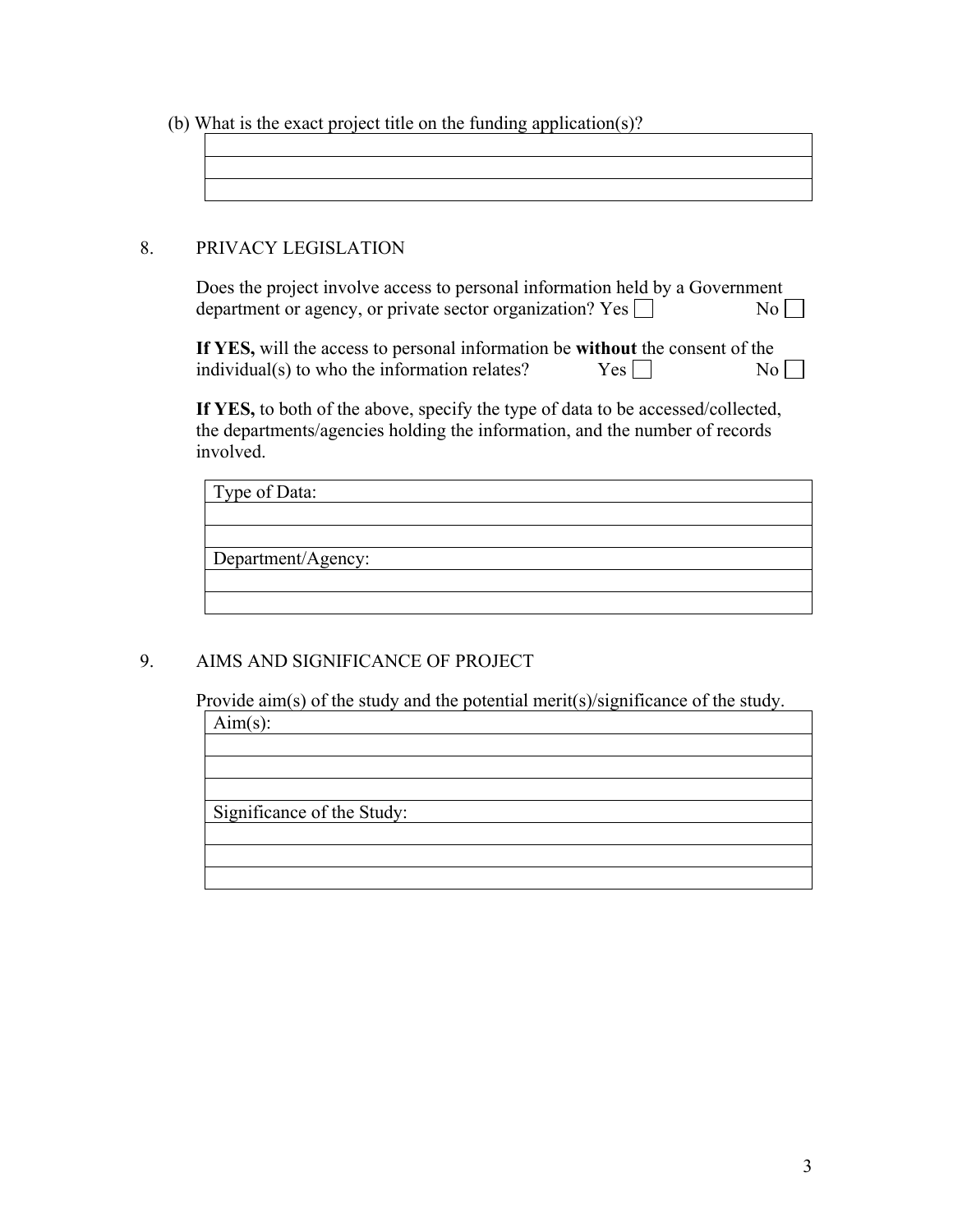# 10. SPECIFIC TYPES OF RESEARCH

|           |                                                                                                                                              | Yes | N <sub>o</sub> |
|-----------|----------------------------------------------------------------------------------------------------------------------------------------------|-----|----------------|
| A.        | People with an intellectual or mental impairment, temporary<br>or permanent?                                                                 |     |                |
| <b>B.</b> | People highly dependent on medical care, e.g. emergency<br>care, intensive care, neonatal intensive care, terminally ill, or<br>unconscious? |     |                |
| C.        | Particular communities or groups such as convicts and<br>captive groups?                                                                     |     |                |
| D.        | Use of human tissue samples, features, embryos and stem<br>cells or cell lines?                                                              |     |                |
| E.        | Other specific cultural, ethnic or indigenous groups?                                                                                        |     |                |
| F.        | Assisted reproductive technology?                                                                                                            |     |                |
| G.        | Epidemiology research?                                                                                                                       |     |                |
| Н.        | Human genetic research?                                                                                                                      |     |                |
| I.        | Any concealment or covert observations?                                                                                                      |     |                |
| J.        | Clinical trials                                                                                                                              |     |                |
| K.        | Minors under the age of 18                                                                                                                   |     |                |

Does the proposed research involve any of the following?

**NOTE:** If YES, provide details (total number involved), of how consent will be obtained. Informed consent of parents or guardians and where practical, of children should be obtained in research involving children.

| Number Involved:         |
|--------------------------|
|                          |
|                          |
|                          |
| <b>Informed Consent:</b> |
|                          |
|                          |

# 11. RESEARCH PLAN AND PROCEDURES

 Provide a clear description of the proposed research plan and procedures, by answering the following questions: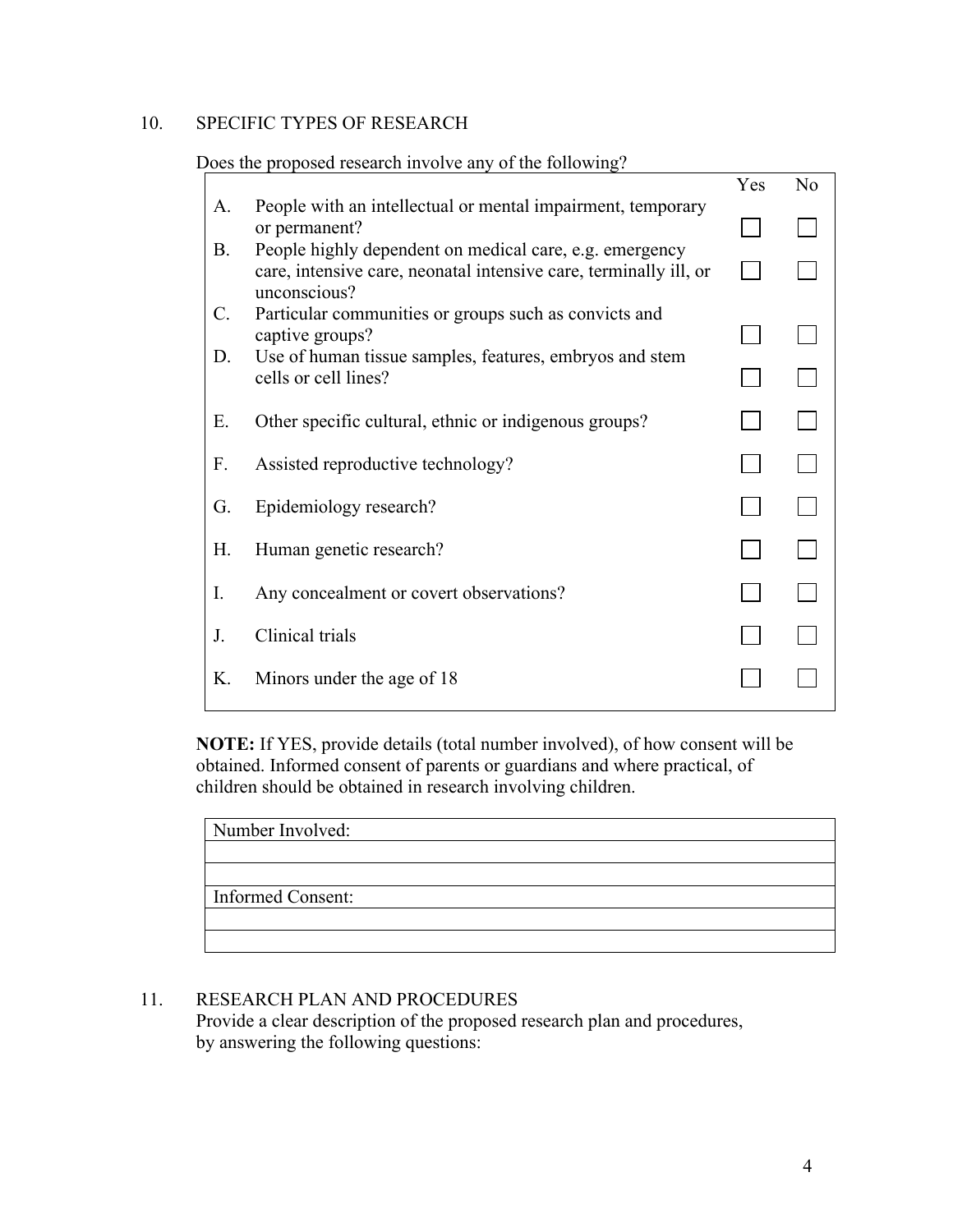A. Where will the project be conducted? (Schools, hospitals, organizations, etc.)

B. What is the research design? (Case study, survey, experimental, ethnography, action research, correlational study, etc.)

- C. Briefly describe the research method(s). (Questionnaire, interview, observation, document review, etc.)
- D. Which participant group(s) will be used in the study and why have they been selected?

- E. How will potential participants be approached to participate in the study? *(Attach copies of letters, advertisement, posters or other recruitment material to be used).*
- F. How much time will potential participants have to consider the invitation to participate?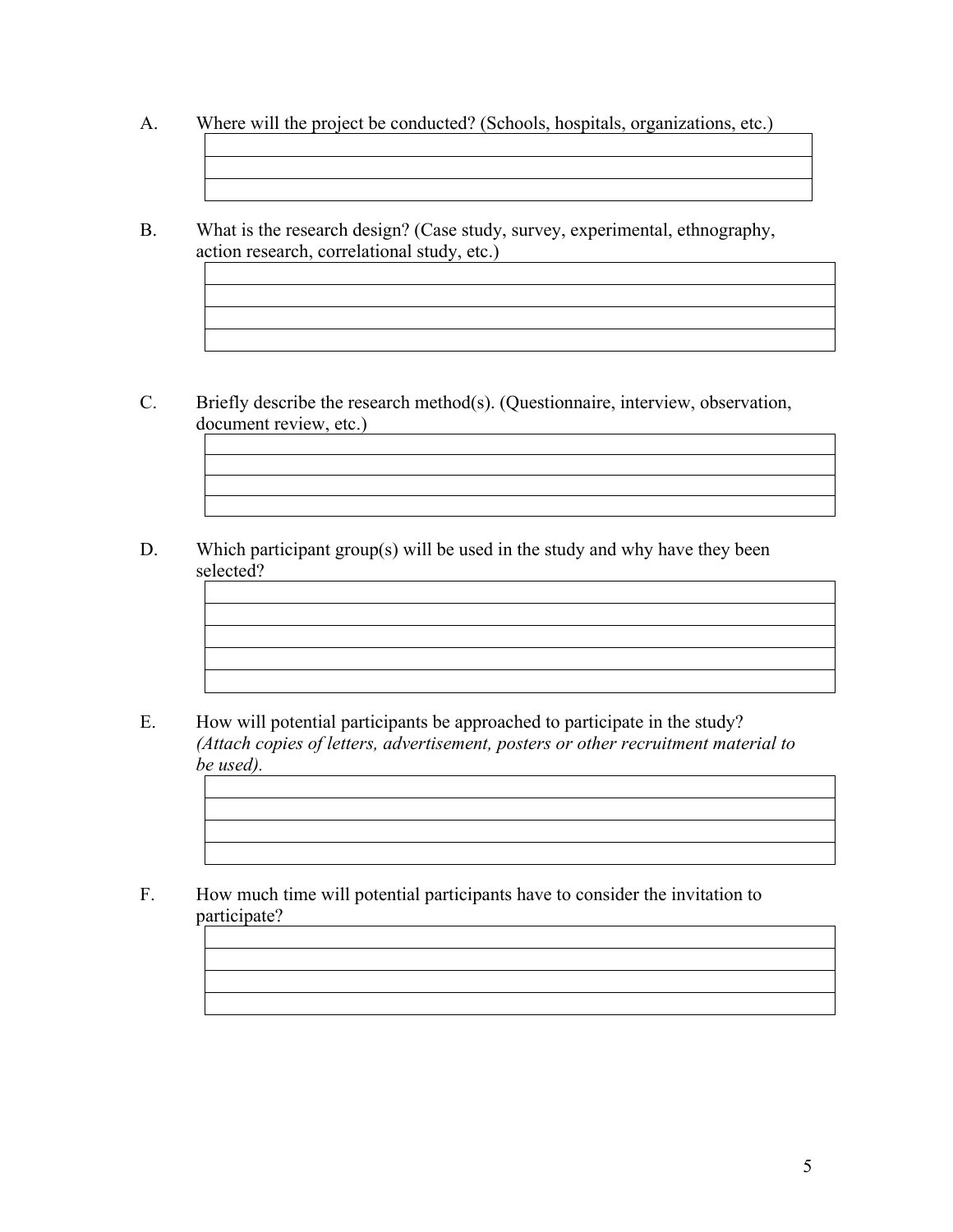- G. How will potential participants be selected? *(Describe sampling method(s) to be used).*
- H. How many participants will be recruited and what is the rationale for that number?
- I. What is required of participants? *(Attach copies of any survey, interview schedule, data sheets, etc., to be used).*
- J. How will the privacy of the participants be protected?

# 12. RELEVANT EXPERIENCE OF RESEARCHERS

A. Have you conducted a similar type of protocol/survey before? Yes  $\Box$  No  $\Box$ 

- B. When? (Please state): \_\_\_\_\_\_\_\_\_\_\_\_\_\_\_\_\_\_\_\_\_\_\_\_\_\_\_\_\_\_\_\_\_\_\_\_
- C. Where? (Please state): \_\_\_\_\_\_\_\_\_\_\_\_\_\_\_\_\_\_\_\_\_\_\_\_\_\_\_\_\_\_\_\_\_\_\_\_

# 13. DATA MANAGEMENT Briefly explain the ways in which you propose to ensure proper management or safety of data and findings.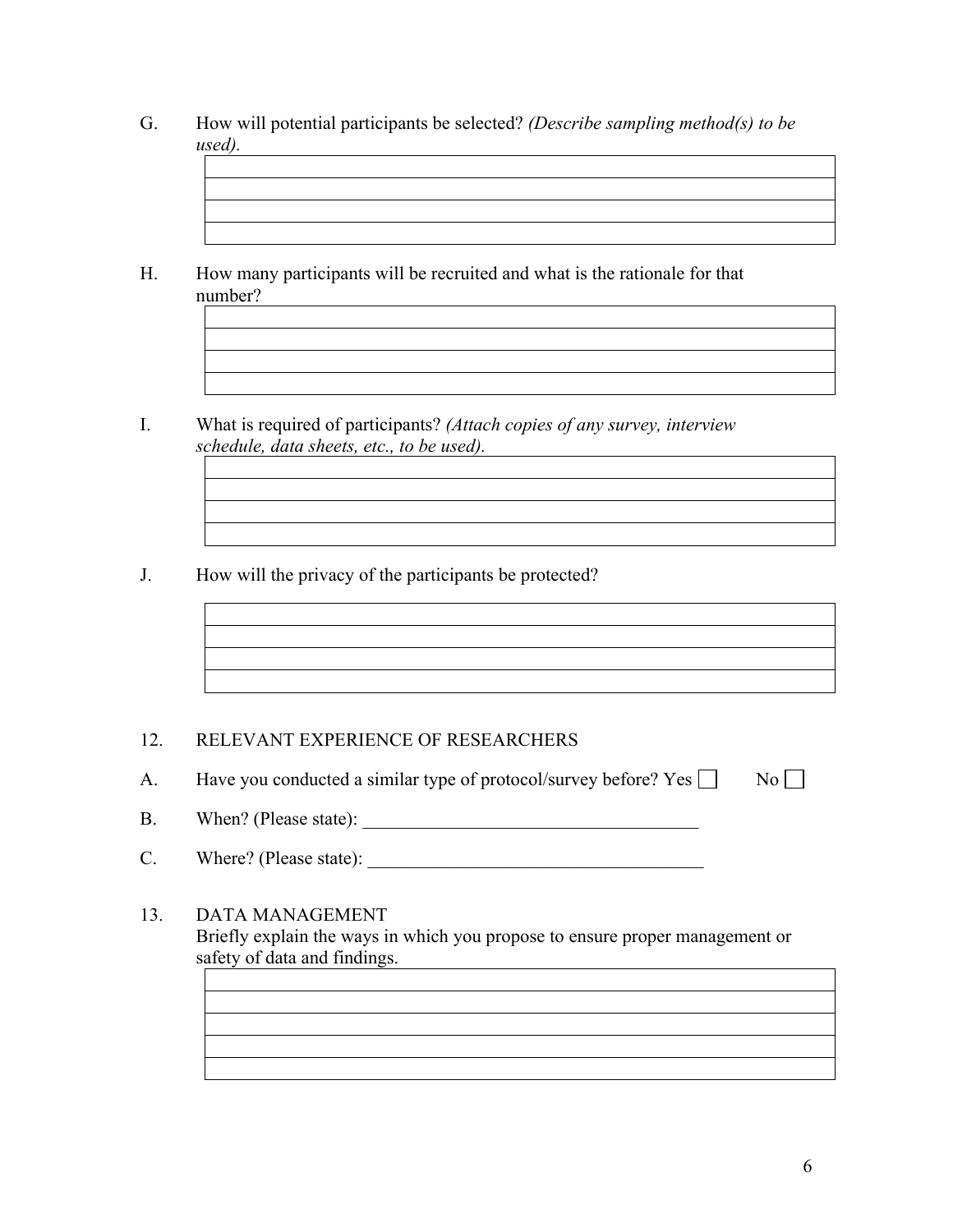# 14. ANALYSIS

 Explain how information you receive will be analyzed, interpreted and reported. What specific approaches or techniques (statistical or qualitative) will be employed?



## 15. PROPOSED REVIEW OF PROGRESS, PARTICIPANT CARE, AND WINDING UP PROCEDURES Describe the mechanisms that will be put in place with the following:

 *Review of progress of project* 

 *Duty of care to participants and research staff* 

 *Procedures for reporting adverse events*

 *Premature cessation (termination) of project* 

*Feedback of results to participants*